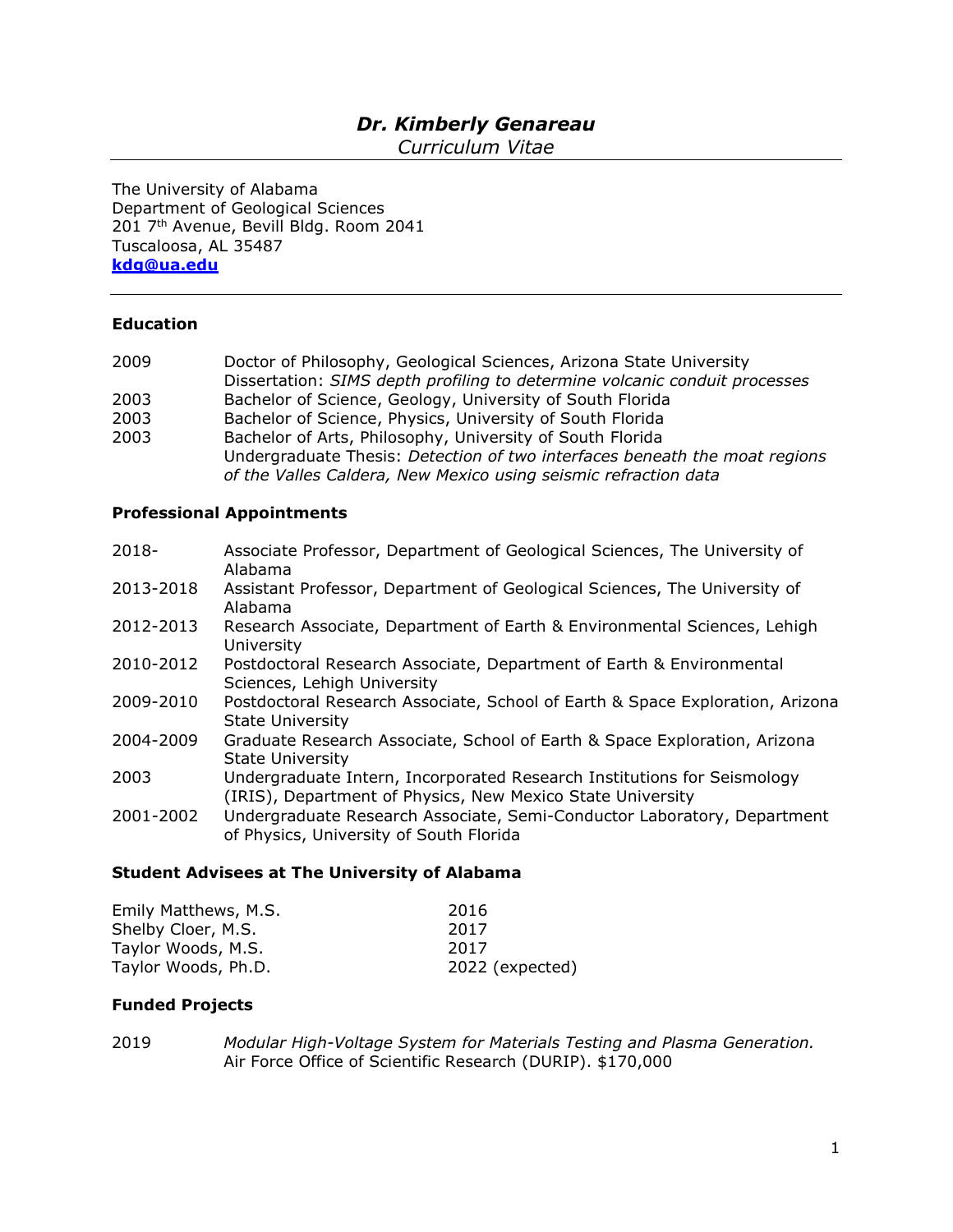| 2016 | Early Career: Acquisition of Laser Diffractometer Particle Size Analyzer for<br>Grain Size Analyses of Pyroclastic and Sedimentary Deposits. National Science |
|------|---------------------------------------------------------------------------------------------------------------------------------------------------------------|
|      | Foundation (Instruments and Facilities, EAR1536486). \$76,207                                                                                                 |
| 2016 | CAREER: Characterizing the Physical/Chemical Evidence of Volcanic Lightning.<br>National Science Foundation (Petrology and Geochemistry, EAR1553878).         |
|      | $$465,928$ (5-year total + 2017 funding supplement of \$33,010)                                                                                               |
| 2015 | Collaborative Research: Measuring Volcanic Ash Properties That Promote the                                                                                    |
|      | Generation of Lightning in Eruptive Columns and Plumes. National Science                                                                                      |
|      | Foundation (Atmospheric and Geospace Sciences, AGS1444384), in                                                                                                |
|      | collaboration with Dr. Stephen R. McNutt (University of South Florida).                                                                                       |
|      | \$167,346                                                                                                                                                     |
| 2015 | Sustained Impact of Volcanic Eruptions on Water Quality, Research Grants                                                                                      |
|      | Committee, The University of Alabama. \$5,750                                                                                                                 |
| 2013 | The Effect of Volcanic Ash on the Electrical Properties of Infrastructure                                                                                     |
|      | Materials, College Academy for Research, Scholarship and Creative Activity<br>(CARSCA), The University of Alabama. \$1,830                                    |
| 2012 | Degassing dynamics that lead to repeated lava dome growth and collapse at                                                                                     |
|      | persistently active stratovolcanoes. National Science Foundation (Petrology                                                                                   |
|      | and Geochemistry, EAR1358886). \$199,237                                                                                                                      |
| 2012 | Collaborative Research: Towards elucidating the transport mechanisms of fine<br>volcanic ash. National Science Foundation (EArly-concept Grants for           |
|      | Exploratory Research), in collaboration with Dr. Dork L. Sahagian (Lehigh<br>University), Dr. Alexander A. Proussevitch, Dr. Joseph C. Klewicki, and Dr.      |
|      | Gopal K. Mulukutla (University of New Hampshire). \$14,418                                                                                                    |

## **Published Articles (\*student author)**

- \*Woods, T. W., **Genareau, K.,** and Klüss, J. (2021), Alteration of volcanic ash glass chemistry due to lightning. Journal of Volcanology and Geothermal Research, 107340.
- Schultz, C.J., \*Andrews, V.P., **Genareau, K.**, and Naeger, A.R. (2020), Observations of lightning in relation to transitions in volcanic activity during the 3 June 2018 Fuego Eruption. *Scientific Reports*, 10(1), 1-12.
- Genareau, K., Gharghabi, P., Klüss, J. (2020), Influence of shock propagation on lightning evidence in volcanic ashfall deposits. *Earth and Planetary Science Letters*, 535, 116124.
- \*Woods, T. W., **Genareau, K.**, and Wallace, K. L. (2020), Influence of grain size and shape on volcanic ash electrical conductivity. *Journal of Volcanology and Geothermal Research*, 106788.
- Genareau, K., Perez-Huerta, A. Laiginhas, F. (2019), Atom Probe Tomography Analysis of Exsolved Mineral Phases. *Journal of Visualized Experiments*, 152.
- Genareau, K., Hong, Y.-K., Lee, W., \*Choi, M., \*Rostaghi-Chalaki, M., Gharghabi, P., Gafford, J., Klüss, J. (2019), Effects of Lightning on the Magnetic Properties of Volcanic Ash. *Scientific Reports,* 9, 1-11*.*
- Genareau, K., Wallace, K.L., Gharghabi, P., Gafford, J. (2019), Lightning Effects on the Grain Size Distribution of Volcanic Ash. *Geophysical Research Letters,* 46, 6, 3133- 3141.
- Genareau, K., \*Cloer, S., Primm, K., Tolbert, M. A., \*Woods, T. W. (2018), Compositional and Mineralogical Effects on Ice Nucleation Activity of Volcanic Ash. *Atmosphere*, 9, 238.
- Genareau, K., Gharghabi, P., Gafford, J., Mazzola, M. (2017), The Elusive Evidence of Volcanic Lightning. *Scientific Reports*, 7, 1, 15508.
- Mulukutla, G., **Genareau, K.**, Durant, A., Proussevitch, A. (2017), Whole object surface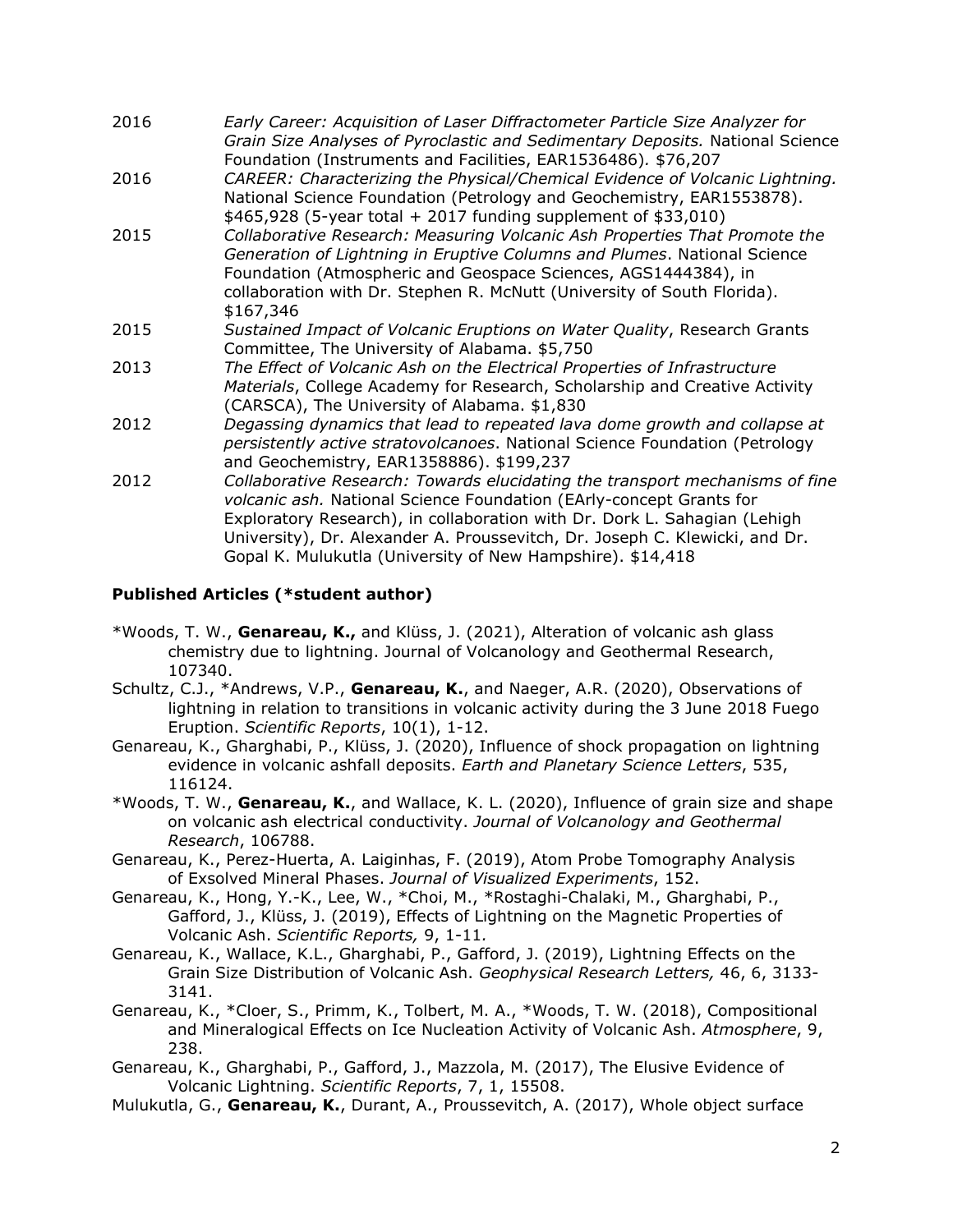area and volume of partial-view 3D models. *Measurement Science and Technology,* 28, 8, 085003.

- Wadsworth, F., Vasseur, J., Llewellin, E., **Genareau, K.**, Cimarelli, C., Dingwell, D. (2017), Size limits for rounding of volcanic ash particles heated by lightning. *Journal of Geophysical Research - Solid Earth*, 122, 1977-1989.
- Genareau, K., Cronin, S.J., Stewart, C., Bhattacharyya, S., and Donahoe, R. (2016), Post-eruptive impacts of pyroclastic deposits from basaltic andesite stratovolcanoes on surface water composition. *Journal of Geophysical Research - Biogeosciences,*  121, 1275-1287*.*
- Schill, G., **Genareau, K.**, and Tolbert, M. (2015), Deposition and Immersion Mode Nucleation of Ice by Three Distinct Samples of Volcanic Ash. *Atmospheric Chemistry and Physics,* 15, 7523-7536.
- Genareau, K., Wardman, J., Wilson, T., McNutt, S., and Izbekov, P. (2015), Lightning-Induced Volcanic Spherules. *Geology,* 43, 4, 319-322.
- Genareau, K., Cronin, S.J., and Lube, G. (2014), Effects of Volatile Behavior on Dome Collapse and Resultant Pyroclastic Surge Dynamics: Gunung Merapi 2010 eruption. *Geological Society of London: The Role of Volatiles in the Genesis, Evolution and Eruption of Arc Magmas,* 410, 199-218.
- Christopher, T.E., Humphreys, M., Barclay, J., **Genareau, K.**, De Angelis, S.M., Plail, M., and Donovan, A. (2014), Petrological and Geochemical Variation During the Soufriere Hills Eruption (1995-2010). *Geological Society of London Memoirs*, 39, 317-342.
- Genareau, K., Proussevitch, A.A., Mulukutla, G.K., Durant, A.J., Rose, W.I., and Sahagian, D.L. (2013), The Size Range of Bubbles That Produce Ash During Explosive Volcanic Eruptions. *Journal of Applied Volcanology* 2:4.
- Genareau, K., Proussevitch, A.A., Durant, A.J., Mulukutla, G., and Sahagian, D.L. (2012), Sizing up the bubbles that produce very fine ash during explosive volcanic eruptions. *Geophysical Research Letters*, 39, L15306.
- Genareau, K. and Clarke, A.B. (2010), In situ measurements of plagioclase growth using SIMS depth profiles of  $7Li/30Si$ : A means to acquire crystallization rates during short-duration decompression events. *American Mineralogist,* 95, 592-601*.*
- Genareau, K., Valentine, G.A., Moore, G., and Hervig, R.L. (2010), Mechanisms for transition in eruptive style at a monogenetic scoria cone revealed by microtextural analyses (Lathrop Wells volcano, Nevada, U.S.A.). *Bulletin of Volcanology,* 72, 5, 593-607. doi:10.1007/s00445-010-0345-z*.*
- Genareau, K. and Clarke, A.B. (2010), Heterogeneous clasts as windows into magma mingling at Soufrière Hills volcano. *Geophysical Research Letters*, 37, L00E02.
- Genareau, K., Clarke, A.B., and Hervig, R.L. (2009), Connecting crystal-scale chemical changes with conduit-scale dynamics. *Geology*, 37, 4, 367-370.
- Genareau, K., Hervig, R., and Clarke, A. (2007), Geochemical variations in late-stage growth of volcanic phenocrysts revealed by SIMS depth-profiling. *American Mineralogist*, 92, 1374-1382.
- Halder, N.C. and **Genareau, K.** (2005), Near-surface and bulk deep trap states in AlxGa1−xAs/GaAs. *Applied Physics A*, 80, 81–85.
- Halder, N.C. and **Genareau, K.** (2002), Near-surface deep-trap and bulk deep-trap states in InxGa1-xAs/GaAs. *Journal of Vacuum Science and Technology B*, 20, 6, 2408-2412.

## **Conference Abstracts (\*student author)**

- Genareau, K., Cimarelli, C., \*Stern, S., \*Vossen, C., Dingwell, D. B. (2021), Turbulent Electrification of Ash, Dust, and Ice, and Resulting Polarity of Cloud-to-Ground Lightning. American Meteorological Society's  $101<sup>st</sup>$  Annual Meeting, abs. 4.7.
- Genareau, K., \*Woods, T.W., \*Comas, R.M. (2019), Volcanic Lightning Evidence in Ashfall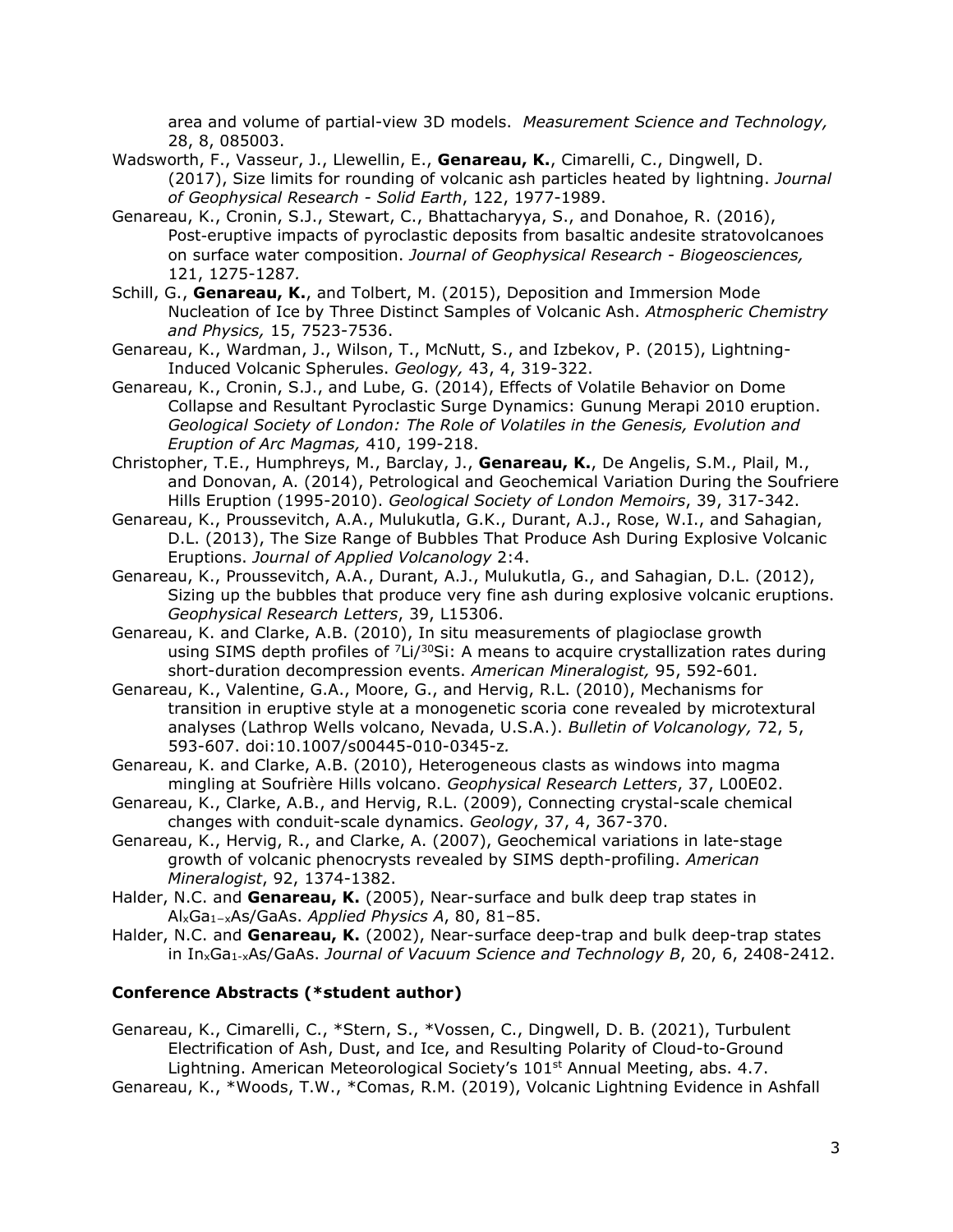Deposits: Intra-Cloud or Cloud-to-Ground Discharges? AGU Fall Meeting, abs. V13E-0220.

- \*Woods, T.W., **Genareau, K.,** \*Comas, R.M. (2019), Chemical Alteration of Volcanic Ash Due to Simulated Lightning. AGU Fall Meeting, abs. V12B-08
- \*Andrews, V., **Genareau, K.,** Schultz, C., Naeger, A. (2019), Using Ground-Based and Satellite Sensors to Quantify the Convection Within a Volcanic Plume. AGU Fall Meeting, abs. A21K-2826
- \*Andrews, V., **Genareau, K.,** Naeger, A., Schultz, C. (2018), Using NASA and NOAA satellite data to improve volcanic ash plume modeling for impact-based decision support. AGU Fall Meeting, abs. A41G-3044.
- Genareau, K. (2018), Preparing Interdisciplinary Scientists. Alabama Science Teachers Association Conference, Tuscaloosa, Alabama.
- Genareau, K., Wallace, K. (2018), Lightning-Induced Fragmentation of Ash Particles. Cities on Volcanoes 10, Naples, Italy.
- \*Woods, T., **Genareau, K.**, Wallace, K. (2017), Variations in Volcanic Ash Electrical Conductivity as a Function of Grain Size Distribution, Water Content, and Temperature. AGU Fall Meeting, abs. V13C-0390.
- Genareau, K., \*Cloer, S., \*Primm, K., \*Woods, T., Tolbert, M. (2017), The Effect of Volcanic Ash Composition on Ice Nucleation Affinity. AGU Fall Meeting, abs. A13A-2049.
- \*Woods, T., \*Cloer, S., **Genareau, K.** (2017), Effects of Grain Size and Shape on Volcanic Ash Electrical Conductivity. IAVCEI 2017 Scientific Assembly.
- Genareau, K., \*Back, W.E., Stewart, C., Cronin, S. (2017), Chemical Impacts of Remobilized Volcanic Deposits on Water Quality: The Role of Mineralogy. IAVCEI 2017 Scientific Assembly.
- Genareau, K., \*Cloer, S., and \*Woods, T. (2017), Characteristics of Volcanic Ash That Influence Lightning and Cloud Processes. 97<sup>th</sup> American Meteorological Society Meeting.
- \*Back, W.E., **Genareau, K.** (2016), Effects of Volcanic Deposit Disaggregation on Exposed Water Composition. AGU Fall Meeting, abs. V13B-2849.
- \*Cloer, S., \*Woods, T., and **Genareau, K.** (2016), Depositional and Immersion-Mode Ice Nucleation of Fine-Grained Volcanic Ash Samples. AGU Fall Meeting, abs. A33E-0278.
- \*Woods, T., \*Cloer, S., and **Genareau, K.** (2016), The Role of Grain Size and Shape on the Electrical Conductivity of Volcanic Ash. AGU Fall Meeting, abs. A33E-0297.
- Genareau, K., Cronin, S.J., Stewart, C., and \*Back, W.E. (2015), Sustained Water Quality Impacts in Marine Environments Due to Mechanical Milling of Volcanic Deposits. AGU Fall Meeting, abs. NH23B-1874.
- \*Matthews, E. and **Genareau, K.** (2015), Calculation of Decompression Rates for the Initial Explosive Phase of the 2010 Merapi Eruption. AGU Fall Meeting, abs. V51F-3089.
- Tolbert, M.A., Schill, G.P., and **Genareau, K.** (2014), Laboratory Studies of Ice Nucleation on Volcanic Ash. AGU Fall Meeting, abs. V54D-05.
- Genareau, K., Cronin, S.J., and Lube, G. (2014), Variations in Pyroclast Porosity: The 2010 Gunung Merapi Eruption. AGU Fall Meeting, abs. V13E-01.
- Genareau, K. and \*Farley, A.W. (2014), Alteration of Tephra Conductivity Resulting From Secondary Pyroclast Disaggregation. AGU Fall Meeting, abs. V43E-4931.
- \*McGee, J., Mewes, C., Mewes, T., \*Mohammadi, J., **Genareau, K.** (2014), Ferromagnetic Resonance Measurements of Volcanic Ash Samples. 43rd Southeastern Magnetic Resonance Conference, Tuscaloosa, Alabama.
- White, C.M., Allard, M.P., Klewicki, J., Proussevitch, A.A., Mulukutla, G., **Genareau, K.**, and Sahagian, D.L. (2013), Atmospheric fate and transport of fine volcanic ash: Does particle shape matter? AGU Fall Meeting, abs. V23C-2866.
- Genareau, K., Cronin, S.J., and Lube, G. (2013), Geochemical and Textural Evidence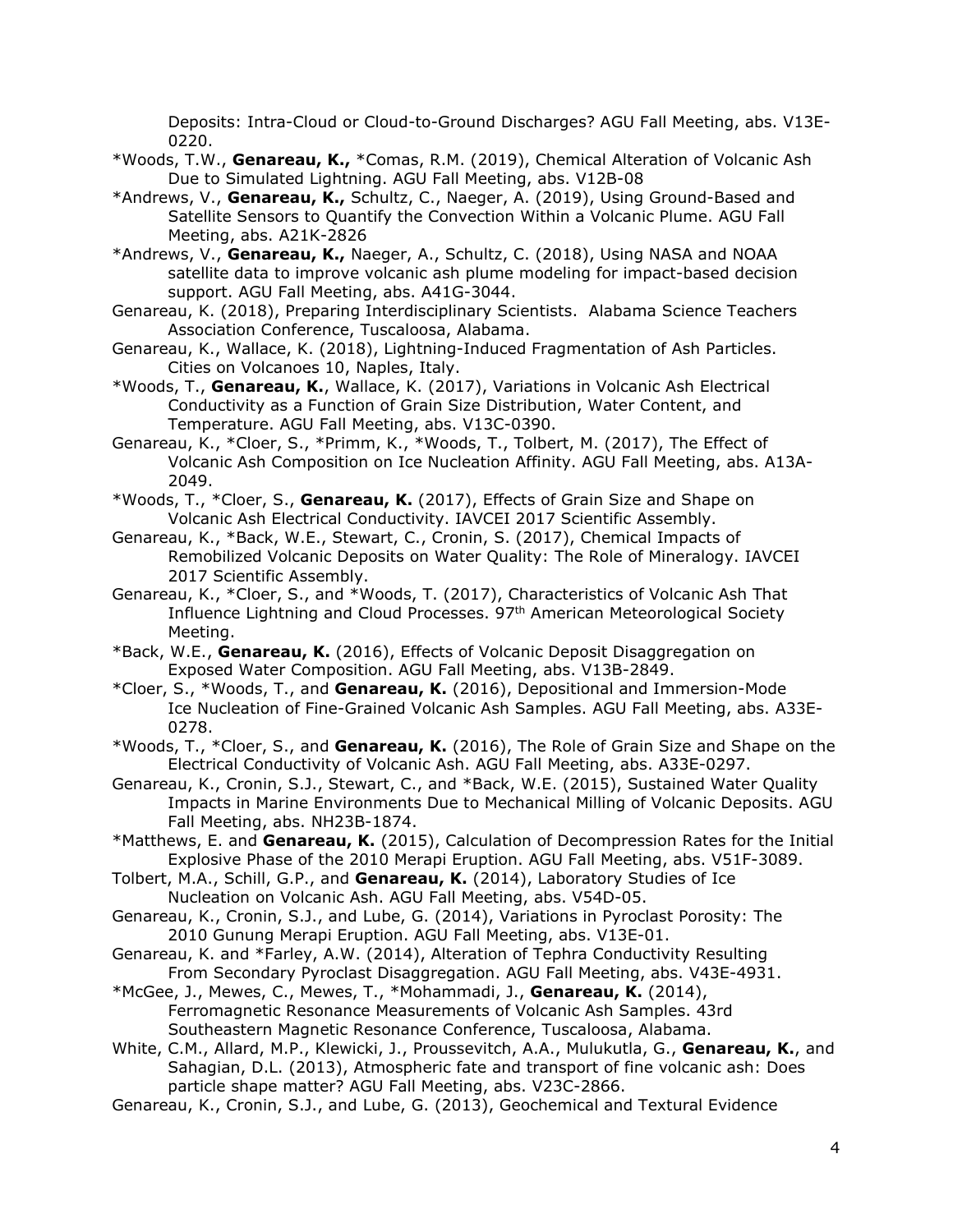for Transitions in Degassing Regimes at Merapi Volcano, Java, Indonesia. AGU Fall Meeting, abs. V24C-04.

- Genareau, K., Cronin, S.J., and Platz, T. (2013), Identifying transitions in activity and precursors to major eruptive events at Mt. Taranaki, New Zealand. IAVCEI 2013 Scientific Assembly, Kagoshima, Japan.
- Genareau, K., Cronin, S.J., and Lube, G. (2013), Effects of volatiles, crystallization, and lava dome effusion rate on pyroclastic surge dispersal at Merapi volcano, Java, Indonesia. IAVCEI 2013 Scientific Assembly, Kagoshima, Japan.
- Schill, G.P., **Genareau, K.**, and Tolbert, M.A. (2013), Deposition and Immersion Mode Nucleation of Ice by Three Distinct Samples of Volcanic Ash. 19th International Conference on Nucleation and Atmospheric Aerosols, Fort Collins, Colorado.
- Christopher, T., Humphreys, M.C.S., **Genareau, K.**, Barclay, J., De Angelis, S.H., and Plail, M.J. (2012*),* Iron transfer and temporal variation in the Soufriere Hills lavas (1995- 2007). AGU Fall Meeting, abs. V53E-2886.
- Genareau, K., Cronin, S.J., and Lube, G. (2012), Tracking Magma Degassing and Changes in Magma Rheology Between Major Dome Collapse Events. AGU Fall Meeting, abs. V12B-07.
- Genareau, K., Izbekov, P., and McNutt, S.R. (2012), The Feedback Relationship Between Ash Characteristics and Volcanic Lightning. Cities on Volcanoes 7, Colima, Mexico.
- Christopher, T., Humphreys, M.C.S., **Genareau, K.**, Barclay, J., and Plail, M. (2012), Basalt-contaminated andesites in the Soufriere Hills eruption (1995-2010). Workshop on Subduction Processes in the Lesser Antilles, Bristol, England.
- Genareau, K. and McNutt, S.R. (2012), Measuring Ash Properties That Help to Generate Lightning in Eruptive Plumes. AGU Chapman Conference on Volcanism and the Atmosphere, Selfoss, Iceland.
- Genareau, K., Cronin, S.J., and Lube, G. (2011), 2010 Eruptive Events at Merapi Volcano, Indonesia: Effects of Vesiculation Dynamics on Surge Behavior. AGU Fall Meeting 2011.
- Mulukutla, G., Proussevitch, A.A., Sahagian, D.L., and **Genareau, K.** (2011), On the 3-D Shape of Volcanic Ash. AGU Fall Meeting 2011.
- Proussevitch, A.A., Mulukutla, G., **Genareau, K.,** and Sahagian, D.L. (2011), Understanding The Relation Between Pre-eruptive Bubble Size Distribution and Observed Ash Particle Sizes: Prospects for Prediction of Volcanic Ash Hazards. 7<sup>th</sup> Biannual Workshop on Japan-Kamchatka-Alaska Subduction Processes, Petropavlovsk-Kamchatsky, Russia.
- Genareau, K., Mulukutla, G., Proussevitch, A.A., and Sahagian, D.L. (2011), Characterizing Bubbles That Drive Explosive Eruptions: Measuring Syn-Eruptive Bubble Sizes in Fine Ash. IUGG 2011 General Assembly, Melbourne, Australia.
- Proussevitch, A.A., Mulukutla, G., and **Genareau, K.** (2011), A New Automated Method for Characterization of Volcanic Ash Geometry Using Stereo-Scanning Electron Microscopy (SSEM) and Topological Interpolations. IUGG 2011 General Assembly, Melbourne, Australia.
- Genareau, K. and Clarke, A.B. (2011), Magma Ascent Dynamics During the Transition From Effusive to Explosive Activity: Products of the July 12-13, 2003 Vulcanian Explosions. Soufrière Hills Volcano 15+ Years on Scientific Conference.
- Genareau, K. and Clarke, A.B. (2010), Determining magma ascent rates from overprinted amphibole breakdown textures: The Soufrière Hills 2003 lava dome. AGU Fall Meeting, abs. V43B-2377.
- Sahagian, D.L., Proussevitch, A.A., Mulukutla, G., and **Genareau, K.** (2010), Reconstructing pre-fragmentation bubble size distributions from volcanic ash using stereo SEM analysis. AGU Fall Meeting, abs. V11D-2317.
- Genareau, K., Bell, D.R., and Buseck, P.R. (2010), Post-eruptive diffusive fractionation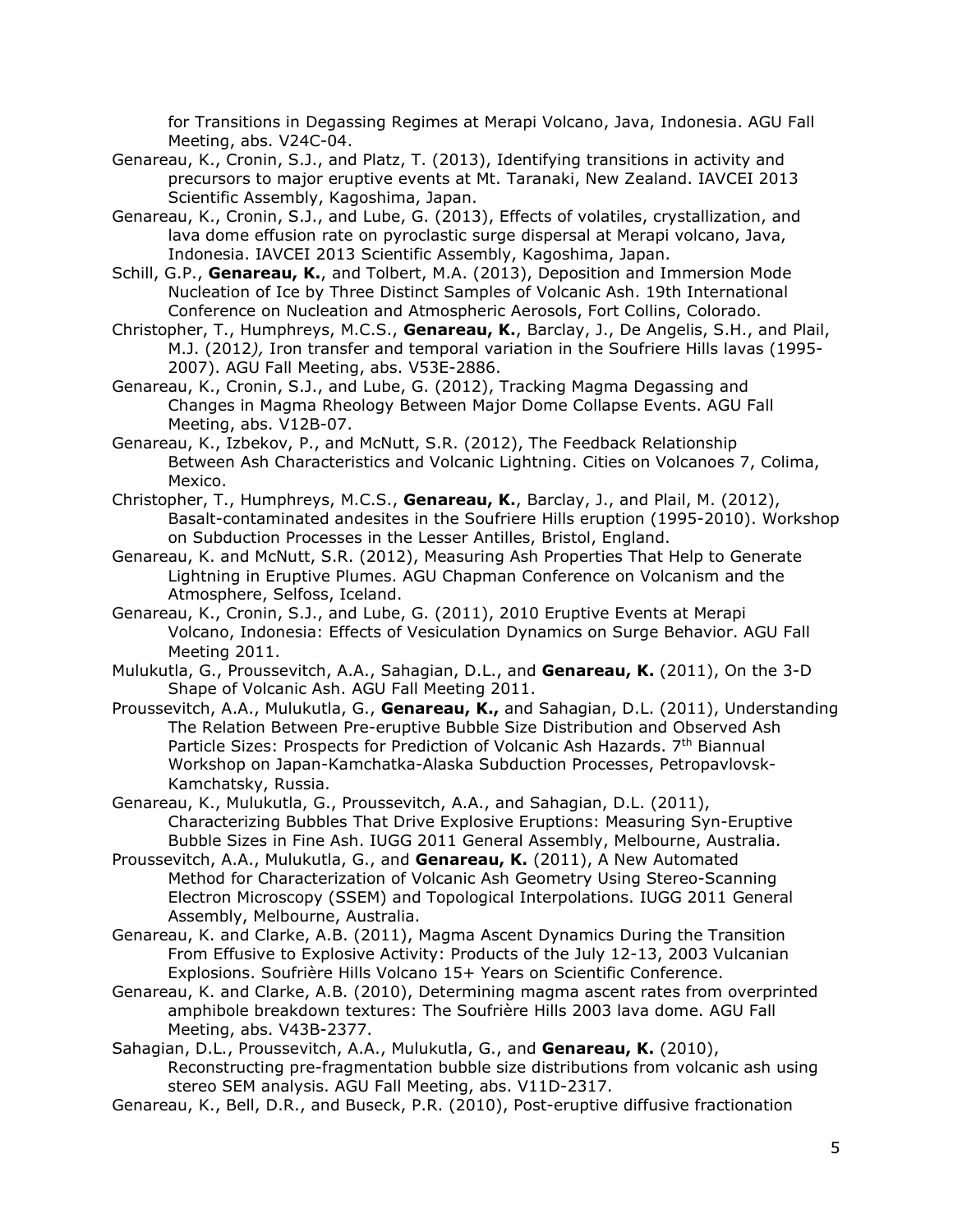of lithium isotopes: Implications for mantle and volcanic processes. EGU General Assembly 2010.

- Genareau, K. and Clarke, A.B. (2010), Stoping of chamber margins into mafic intrusions: Magma mingling at Soufrière Hills volcano, Montserrat. EGU General Assembly 2010.
- Genareau, K., Clarke, A.B., and Hervig, R.L. (2009), High-resolution examination of volcanic conduit conditions using SIMS depth profiling. AGU Fall Meeting, abs. V51E-1774.
- Genareau, K., Valentine, G.A., Moore, G. (2009), Oxidation as a contributing factor to shallow conduit modification. Congress to Commemorate the 250th Anniversary of Volcán Jorullo's Birth, Morelia, Mexico.
- Genareau, K., Valentine, G.A., Moore, G., and Hervig, R.L. (2008), Multiphase processes at continental cinder cones: Microtextural evidence in the eruptive products of Lathrop Wells volcano. IAVCEI General Assembly, Reykjavik, Iceland.
- Belousov, A., Belousova, M., Clarke, A.B., Voight, B., **Genareau, K.**, Chojnicki, K., and Brand, B. (2008), What happens inside a blast-generated pyroclastic density current as it spreads over terrain: data from the NW sector of the 1980 Mount St. Helens blast. IAVCEI General Assembly, Reykjavik, Iceland.
- Genareau, K., Clarke, A.B., and Hervig, R.L. (2007), Constraining Pre-eruptive Pressure/Temperature Variations, Transition From Chamber to Conduit, and Crystal Growth Rates: a SIMS Examination of Plagioclase Phenocrysts, Eos Trans. AGU, 88 (52), Fall Meet. Suppl., abs. V22A-05.
- Genareau, K., Clarke, A.B., and Hervig, R.L. (2006), Pre-eruptive changes in physical conduit dynamics recorded in the final stage of phenocryst growth. Eos Trans. AGU, 87 (52), Fall Meet. Suppl., abs. V24A-04.
- Genareau, K., Clarke, A.B., and Hervig, R.L. (2006), Magma dynamics revealed by SIMS depth-profiling of plagioclase from Soufrière Hills Volcano. G.P.L Walker Symposium on Advances in Volcanology, Reykholt, Iceland.
- Genareau, K., Clarke, A.B., and Hervig, R.L. (2005), Soufrière Hills Plagioclase: Postcards From the Edge*,* Eos Trans. AGU, 86 (52), Fall Meet. Suppl., abs. V13B-0534.
- Genareau, K., Clarke, A.B., and Hervig, R.L. (2005), Conduit processes revealed by surface analysis of plagioclase phenocrysts? Soufrière Hills Volcano Ten-Year Anniversary Conference.
- Genareau, K., Roggensack, K., and Hervig, R.L. (2005), SIMS depth-profiling of igneous phenocrysts: Examining trace element variations on the edge. Goldschmidt Conference, abs. 2093.
- Genareau, K. and West, M. (2003), Seismic detection of sediment interface beneath the moat regions of the Valles Caldera, New Mexico. Eos Trans. AGU, 84 (46), Fall Meet. Suppl., abs. S521-07.
- Halder, N.C. and **Genareau, K.** (2003), Nature of the Deep Trap States in Al<sub>x</sub> Ga<sub>1-x</sub>As. Annual APS Meeting, abs. B24.011.
- Halder, N.C. and **Genareau, K.** (2002), Bulk and Near Surface Deep Trap States in In<sub>x</sub>Ga<sub>1</sub>. xAs. Annual APS Meeting, abs. J28.010.

## **White Papers**

- Genareau, K. (2018), Using Virtual and Augmented Reality to Study Explosive Volcanic Eruptions NSF Vision Workshop on Networked Virtual and Augmented Reality Communications.
- Genareau, K., Sahagian, D.L.., Proussevitch, A.A., Gopal Mulukutla, G.K., Durant, A.J., Moore, G., Bell, D.R., Hervig, R.L. (2011), Tracking Volatiles at Mount St. Helens from Magma Chamber Residence to Eruption at the Vent. GeoPRISMS Implementation Workshop: Subduction Cycles and Deformation.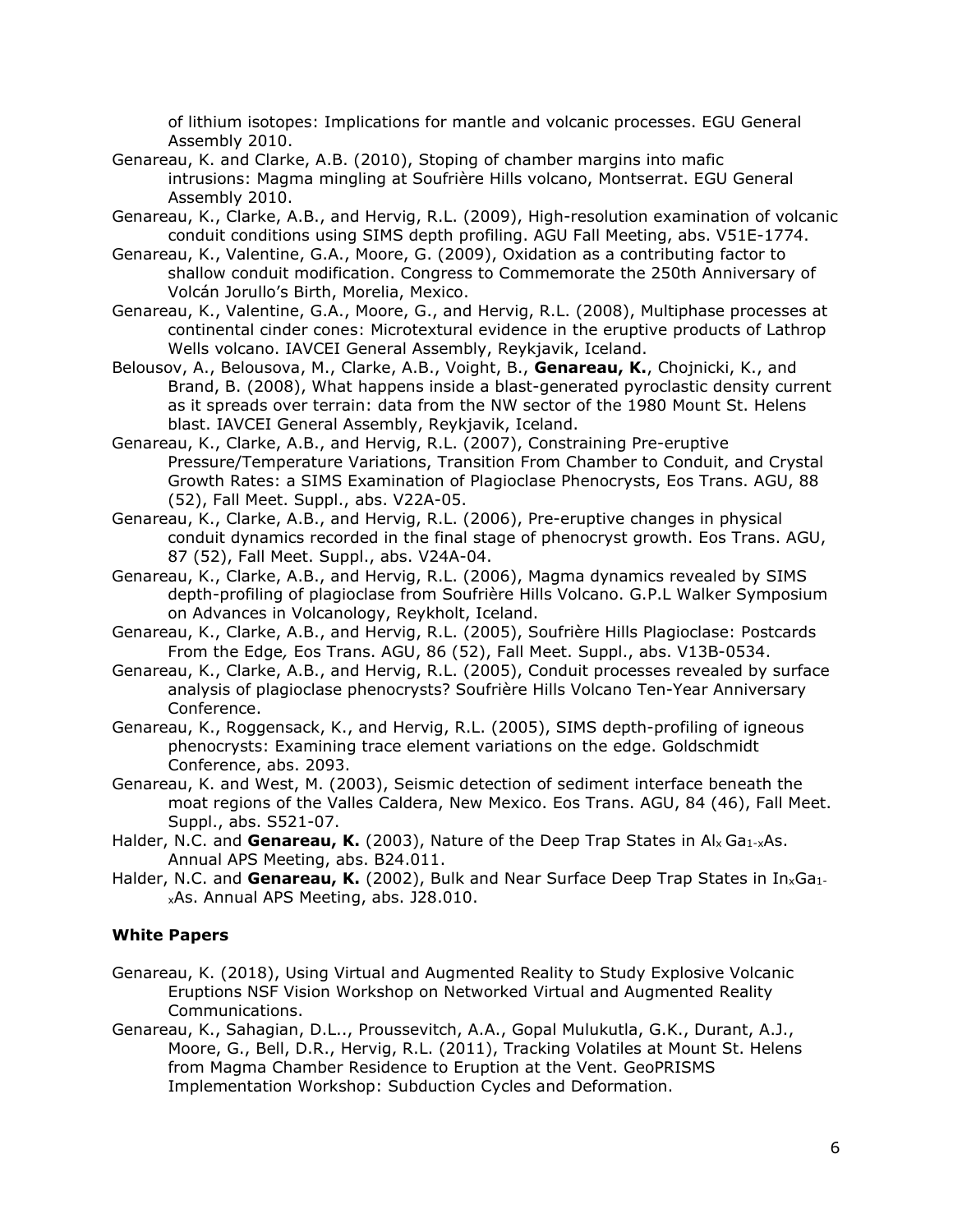## **Honors and Awards**

- 2017-2020 The University of Alabama College of Arts and Sciences Leadership Board Faculty Fellow
- 2017 The University of Alabama's President's Faculty Research Award Junior Investigator

## **Invited Talks**

| 2019 | "Atmospheric Electrification: Causes, Uses, and Effects," Volcanology<br>Geochemistry and Petrology Seminar, Ludwig-Maximilians-Universität<br>München, Germany.                               |
|------|------------------------------------------------------------------------------------------------------------------------------------------------------------------------------------------------|
| 2019 | "Generation Mechanisms and Effects of Volcanic Lightning: An Experimental<br>Approach," NASA/UAH Department of Atmospheric Science Spring Seminar<br>Series, University of Alabama Huntsville. |
| 2018 | "Volcanic Lightning: Current Knowledge and Emerging Questions," NSF Vision<br>Workshop on Networked Virtual and Augmented Reality Communications,<br>Alexandria, Virginia.                     |
| 2018 | "Volcanic Lightning: Bolts from a Different Kind of Cloud," Geology and<br>Geological Engineering Department Seminar, University of Mississippi.                                               |
| 2017 | "Volcanic Lightning: Characteristics and Consequences," Geological Sciences<br>Department Seminar, The University of Alabama.                                                                  |
| 2017 | "The Role of Volcanic Ash in Lightning Discharge During Explosive Eruptions,"<br>NASA/UAH Department of Atmospheric Science Spring Seminar Series,<br>University of Alabama Huntsville.        |
| 2017 | "The Elusive Evidence of Volcanic Lightning," Take a Journey in Science<br>Lecture Series, Rodgers Library for Science and Engineering, The University of<br>Alabama.                          |
| 2015 | "Volcanic Eruptions: Atmospheric and Agricultural Effects," Sierra Club,<br>Tuscaloosa, Alabama.                                                                                               |
| 2015 | "Explosive Volcanic Eruptions: Causes and Consequences," Geological<br>Sciences Department Seminar, The University of Alabama.                                                                 |
| 2013 | "Deciphering Eruptive Transitions Through Microanalyses of Tephra," The<br>University of Alabama.                                                                                              |
| 2012 | "Insights into ash-generating mechanisms from emerging micro-imaging<br>techniques," Lehigh University.                                                                                        |
| 2011 | "Variations in magma ascent rates during dome collapse events," Massey<br>University, New Zealand.                                                                                             |
| 2011 | "Sizing up vesicles that result in fine ash fragmentation," University of Otago,<br>New Zealand.                                                                                               |
| 2010 | "Using micro-scale pyroclast data to quantify pre-eruptive volcanic<br>processes," Mineral Sciences Seminar Series, Smithsonian Institution,<br>Washington, D.C.                               |
| 2010 | "Quantifying volcanic conduit processes with geochemical and microtextural<br>analyses," Earth & Environmental Sciences Seminar, Lehigh University.                                            |
| 2010 | "Quantification of magmatic processes with high-resolution geochemical and<br>microtextural analyses," University of Washington.                                                               |

## **Teaching Experience**

2021 *GEO502/602: Communicating Geology*, Department of Geological Sciences, The University of Alabama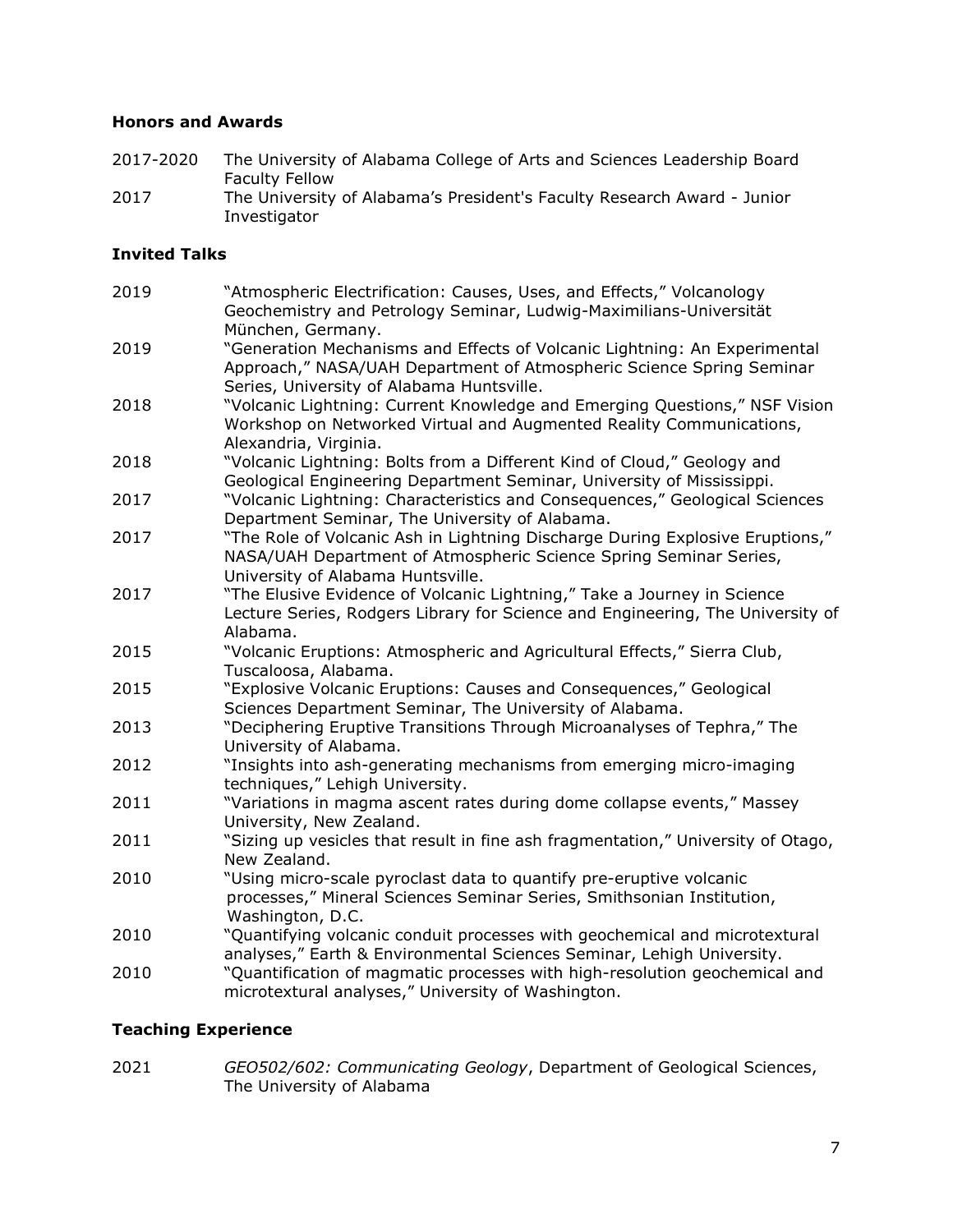- 2014-2021 *GEO314: Igneous & Metamorphic Petrology*, Department of Geological Sciences, The University of Alabama
- 2014-2021 *GEO495: Field Course*, Department of Geological Sciences, The University of Alabama
- 2013-2020 *GEO416/516: Volcanology*, Department of Geological Sciences, The University of Alabama
- 2020 *BUI301: Natural Hazards*, Blount Scholars Program, The University of Alabama
- 2014-2018 *GEO424/525: SEM Methods in Geology*, Department of Geological Sciences, The University of Alabama
- 2013 *EES4: The Science of Environmental Issues*, Department of Earth & Environmental Sciences, Lehigh University
- 2012 *EES395: Volcanology*, Department of Earth & Environmental Sciences, Lehigh University
- 2011 *EES2: Introduction to Environmental Science*, Department of Earth & Environmental Sciences, Lehigh University
- 2011-2012 Lecturer, Lehigh Microscopy School, Department of Materials Science & Engineering, Lehigh University
- 2004-2006 Graduate Teaching Assistant, School of Earth & Space Exploration, Arizona State University
	- *GLG 101: Introduction to Geology I*
	- *GLG 103: Introduction to Physical Geology Laboratory*
	- *GLG 102: Introduction to Geology II*
	- *GLG 598: Introductory Volcanology*
	- *GLG 598: Advanced Physical Volcanology*
- 2003 Undergraduate Teaching Assistant, Department of Physics, University of South Florida
	- *PHY 2048L: General Physics Laboratory*
- 2003 Introductory Physics Tutor, Department of Physics, University of South Florida

## **Professional Development**

- 2020 DEPSCoR Southern Region- How to Engage: DoD Basic Research Enterprise, Baton Rouge, Louisiana
- 2016 Improving Understanding of Volcanic Eruptions, National Academy of Sciences, Washington, D.C.
- 2014 On the Cutting Edge Early Career Geoscience Faculty Workshop, College Park, Maryland
- 2013 Council on Undergraduate Research, Webinar: *Research Ethics for Undergraduate Research Programs*
- 2013 GeoPRISMS Planning Workshop for the New Zealand Primary Site, Wellington, New Zealand
- 2012 Volcanic Ash Impacts Working Group & International Volcanic Health Hazards Network Workshop, Colima, Mexico
- 2012 Explosive Ash-forming Eruptions: Mechanisms, Ash Morphology, and Transport Workshop, Bethlehem, Pennsylvania
- 2012 GeoPRISMS-EarthScope Planning Workshop for the Cascadia Primary Site, Portland, Oregon
- 2011 EarthScope-GeoPRISMS Science Workshop for Eastern North America, Bethlehem, Pennsylvania
- 2011 Eyjafjallajökull: Volcanic Clouds and Aviation, Melbourne, Australia
- 2011 Workshop of the Volcanic Ash Fall Impacts Working Group, Melbourne, Australia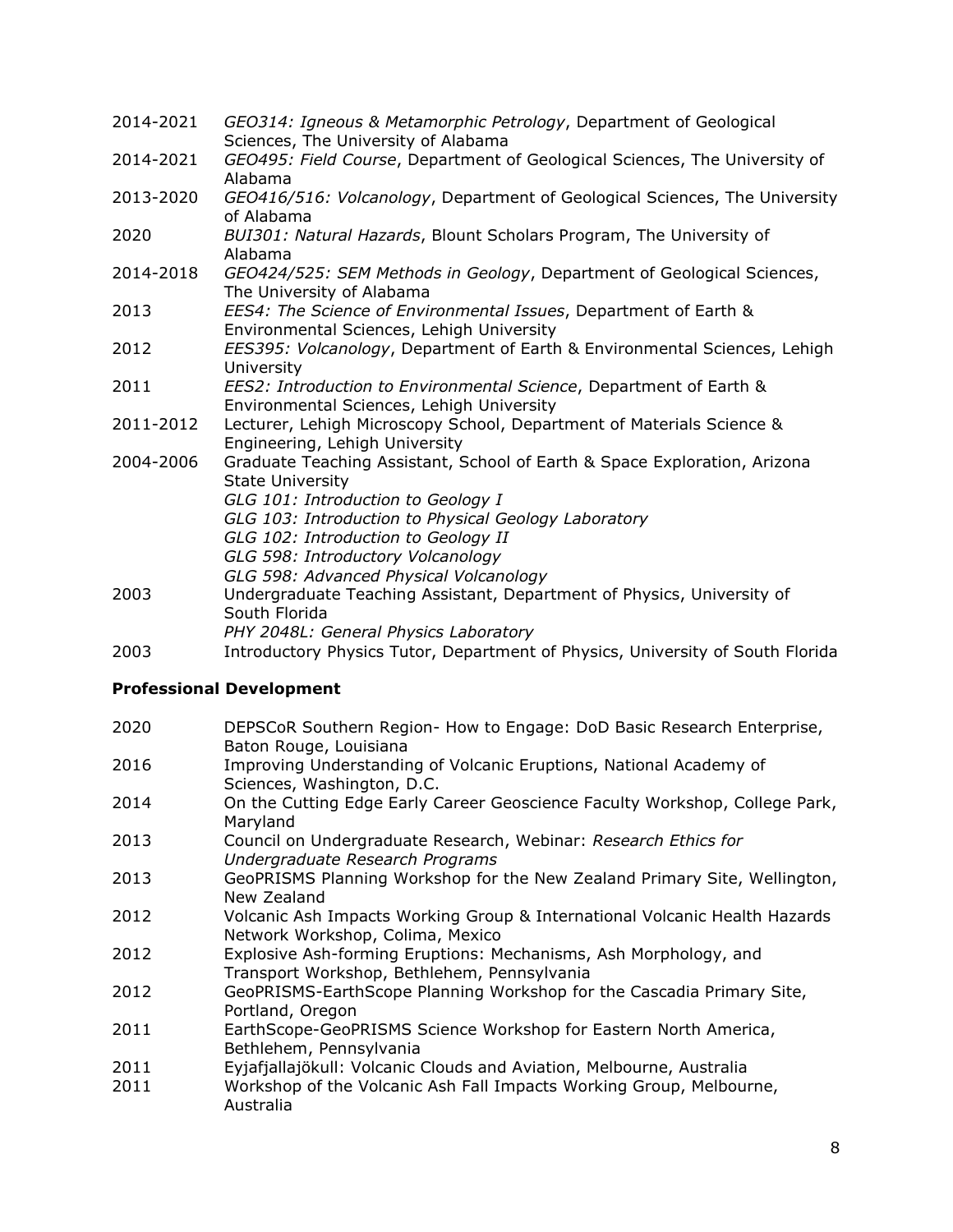- 2011 Nanyang Geoscience Roundtable: Can Plinian Eruptions be Forecast? Clark, Philippines and Tagaytay, Philippines
- 2011 GeoPRISMS Implementation Workshop: Subduction Cycles and Deformation, Austin, Texas
- 2010 Diffusion in Minerals and Melts, Mineralogical Society of America Short Course, Napa, California
- 2010 MARGINS Successor Planning Workshop, San Antonio, Texas
- 2008 Minerals, Inclusions, and Volcanic Processes, Mineralogical Society of America Short Course, San Francisco, California
- 2008 Volcano Systems Science Field Course, University of Auckland, New Zealand
- 2007 Melts, Glasses, and Magmas Short Course, Ludwig Maximilian University of Munich, Germany
- 2007 Understanding Pyroclastic Transport Workshop, Prescott, Arizona

#### **Service**

#### *Professional*

- 2018 Editorial Review Board, *Scientific Reports* 2016-2018 Review Editor, *Frontiers in Earth Science: Petrology*
- 2013-2018 Review Editor, *Frontiers in Earth Science: Volcanology*
- 2017 Session Co-Convener, IAVCEI Scientific Assembly 2017, *IV.4 Volcanic plumes and clouds: from injection to dispersion*
- 2015 Session Convener, AGU Fall Meeting, *Volcano-Atmosphere Interactions*
- 2014 Session Convener, AGU Fall Meeting, *Volcanic Plumes: Dispersion Dynamics and Atmospheric Phenomena*
- 2013 Session Convener, IAVCEI Scientific Assembly 2013, *2-6d: Understanding Sudden Effusive-Explosive Transitions*
- 2013 Session Convener, Scientific Assembly of IAVCEI 2013, *3-2: Monogenetic Volcanoes*
- 2012 Session Convener, AGU Fall Meeting, *V51E: What Can Pyroclasts Tell Us? Mechanisms of Generation, Transport, and Sedimentation in Explosive Eruptions*
- 2012 Organizer, *Explosive Ash-forming Eruptions: Mechanisms, Ash Morphology, and Transport Workshop*, Bethlehem, Pennsylvania
- 2011 Session Convener, AGU Fall Meeting, *V42: Tracking Syn-Eruptive Variations in Volcanic Conduit Properties*
- 2011 Session Convener, AGU Fall Meeting, *V44: Using Petrological Signatures to Forecast Eruptions from Andesite Volcanoes*
- 2007 Co-author, *Field Guide for the San Francisco Volcanic Field*, Understanding Pyroclastic Transport Workshop, Prescott, Arizona
- 2006-2009 Moderator, Volcano Listserv, Arizona State University

Manuscript reviewer for the following scientific journals: *Atmosphere, Bulletin of Volcanology, Contributions to Mineralogy and Petrology, Earth and Planetary Science Letters, Geology, Geophysical Research Letters, Journal of Geophysical Research: Atmospheres, Journal of Mineralogical and Petrological Sciences*, *Journal of Volcanology and Geothermal Research, Lithos, Nature, Physics and Chemistry of Minerals, PLoS One, Science of the Total Environment, Scientific Reports, Sedimentology, Terra Nova.*

Grant reviewer and panelist for the National Science Foundation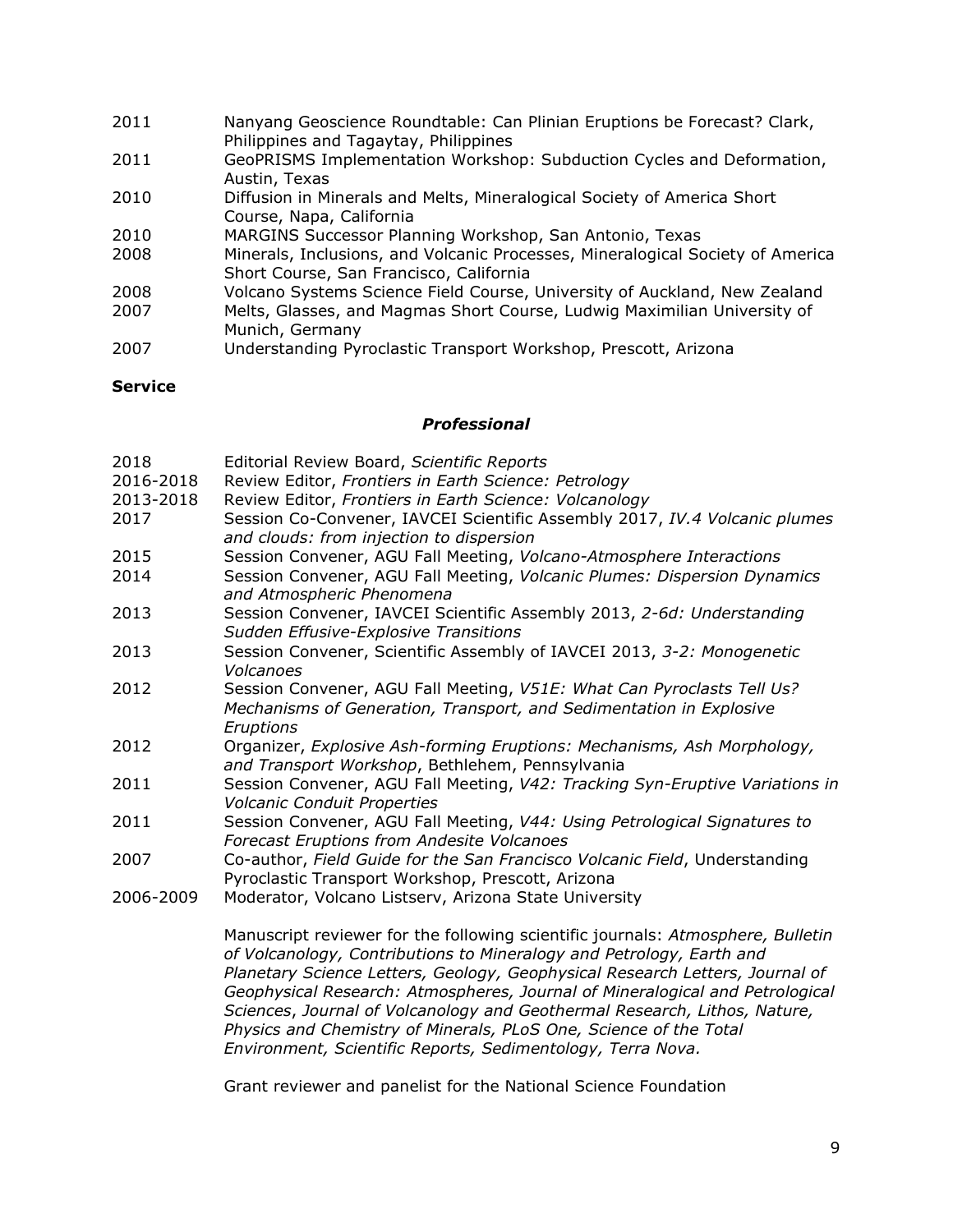#### *University*

- 2021- Graduate Program Director, Department of Geological Sciences, The University of Alabama
- 2020-2021 Diversity Committee, Department of Geological Sciences, The University of Alabama
- 2018-2021 Field Course Committee (Chair), Department of Geological Sciences, The University of Alabama
- 2019 Department Chair Search Committee (Chair), Department of Geological Sciences, The University of Alabama
- 2018-2019 Vision Committee (Chair), Department of Geological Sciences, The University of Alabama
- 2017-2019 Graduate Program and Curriculum Committee, Department of Geological Sciences, The University of Alabama
- 2014-2018 Field Course Committee, Department of Geological Sciences, The University of Alabama
- 2016-2018 Rock Preparation Laboratory Committee, Department of Geological Sciences, The University of Alabama
- 2016-2018 Textbook and Intellectual Property Committee (Chair), Department of Geological Sciences, The University of Alabama
- 2015-2016 Isotope Geochemist Faculty Search Committee, Department of Geological Sciences, The University of Alabama
- 2014-2015 Student Travel and Research Grants Committee, Department of Geological Sciences, The University of Alabama
- 2013 Faculty Meeting Recorder, Department of Geological Sciences, The University of Alabama
- 2007-2009 Scanning Electron Microscope Specialist, School of Earth & Space Exploration, Arizona State University
- 2004-2007 Presenter, School of Earth & Space Exploration Day, Arizona State University

## *Community*

- 2021 Developer and administrator for 2021 Alabama State Science Olympiad "GeoLogic Mapping" test for high school teams, The University of Alabama
- 2017-2018 Administrator for the Regional Science Olympiad "Rocks and Minerals" test for middle school teams, The University of Alabama
- 2015-2018 Faculty Mentor, Tide Together Mentoring Program, The University of Alabama Graduate School, Tuscaloosa, Alabama
- 2014-2018 Guest Lecturer, Hillcrest High School, Tuscaloosa, Alabama
- 2017 Guest Lecturer for Tuscaloosa Magnet Elementary School
- 2017 Speaker for 2017 Women in Science and Engineering (WiSE) Symposium, University of Alabama
- 2011-2012 Lehigh University Visit, Inquire, and Explore our World (V.I.E.W.) Program to introduce local high school students to undergraduate university life
- 2005 Middle school demonstrations on volcanic processes, Phoenix, Arizona

## **Professional Memberships**

- Alabama Science Teachers Association (ASTA)
- American Meteorological Society (AMS)
- American Geophysical Union (AGU)
- Clay Minerals Society
- Electrostatics Society of America